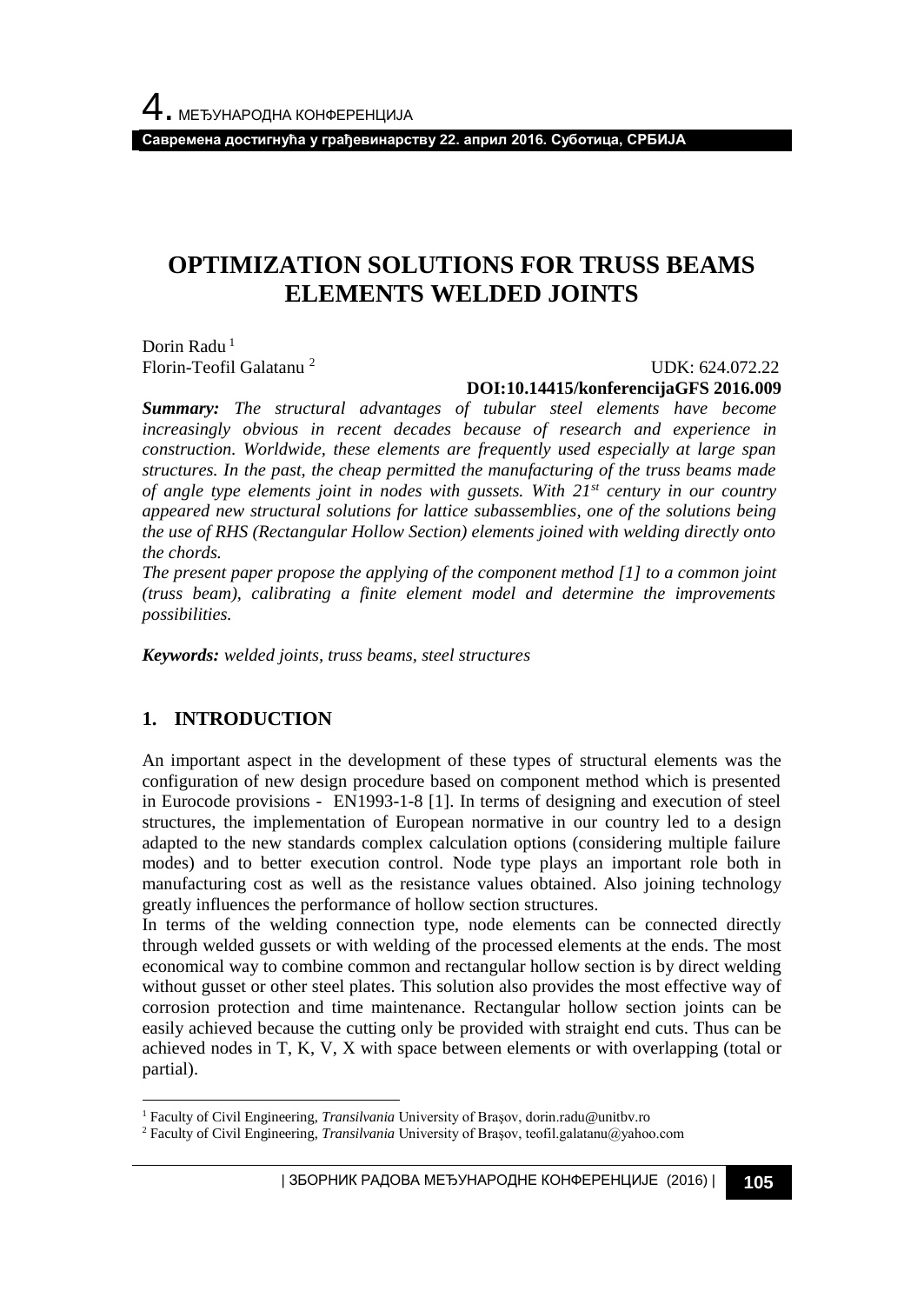## $4<sup>th</sup>$ INTERNATIONAL CONFERENCE

**Contemporary achievements in civil engineering 22. April 2016. Subotica, SERBIA**

## **2. EN1993-1-8 DESIGN PROCEDURE**

In order to determine the parameters which are having an influence on tubular cross section elements behavior, are used analytical, numerical or experimental models. The Eurocode adopted model is an analytic type based on component method. Thus a joint is made of a number of components depending on joint different area load type. In case of truss rectangular or circular hollow cross section elements joints, may be considered following failure modes: chord face failure (plastic failure of the chord face) or chord plastification (plastic failure of the chord cross-section), chord side wall failure (or chord web failure) by yielding, crushing or instability (crippling or buckling of the chord side wall or chord web) under compression brace member, chord shear failure, punching shear failure of a hollow section chord wall (crack initiation leading to rupture of the brace members from the chord member), brace failure with reduced effective width (cracking in the welds or in the brace members), local buckling failure of a brace member or of a hollow section chord member at the joint location [2].

Based on experimental tests combined with numerical models analysis results, Wardenier et al. [3], in 2008 proposed a new design formulation of the RHS/CHS elements welded joints design. Thus resulted the designing guide – CIDECT [2].



*Figure 1. Failure modes of the joints for truss beams with RHS/CHS diagonals andI or H chord profile type.*

The EN normative [1] is presenting also the design procedures for the RHS truss to IPE/HEA chords welded joints, taken into account several failure modes: failure of the chords web through yielding under the truss compression - Figure 1 (a), share failure of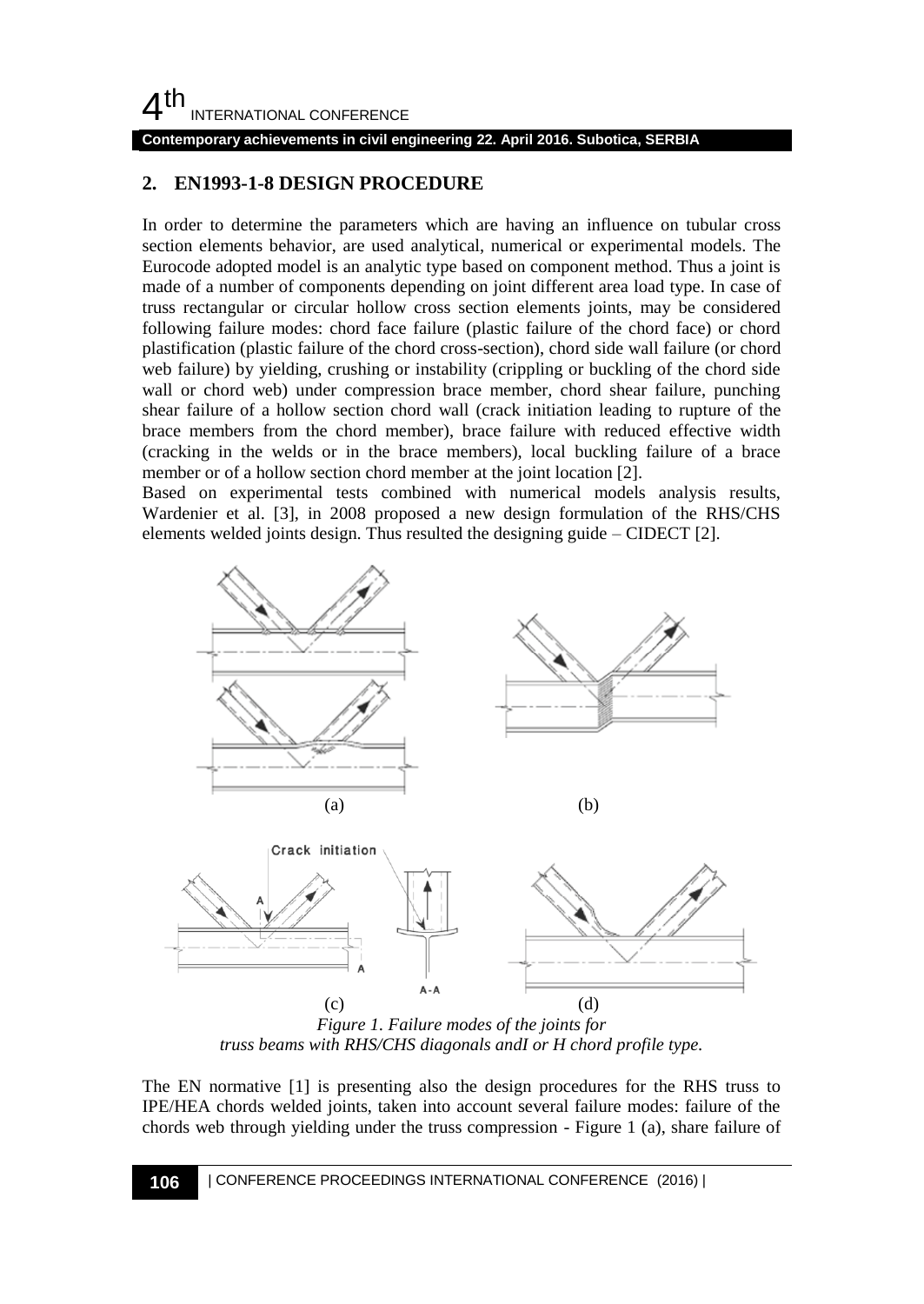# 4. МЕЂУНАРОДНА КОНФЕРЕНЦИЈА **Савремена достигнућа у грађевинарству 22. април 2016. Суботица, СРБИЈА**

the chords flange - Figure 1 (b), failure of the truss on an reduced effective width (cracks in the welding or in truss element) - Figure 1 (c), and local buckling of the truss (truss wall) - Figure 1  $(d)$ .

Although the resistance of a joint with properly formed welds is generally higher under tension than under compression, the design resistance of the joint is generally based on the resistance of the brace in compression to avoid the possible excessive local deformation or reduced rotation capacity or deformation capacity which might otherwise occur.

The welds connecting the brace members to the chords should be designed to have sufficient resistance to allow for non-uniform stress-distributions and sufficient deformation capacity to allow for redistribution of bending moments [1].

Giving the geometry presented in the figure 2, for the K and/or N gap type joints, the norm [1] requires a chord web yielding checking with the relation

$$
N_i \cdot \sin \theta_i = f_{y0} \cdot t_w \cdot b_w / \gamma_{M5}
$$
 (1)

where 
$$
b_w = \frac{h_i}{\sin \theta_i} + 5 \cdot (t_0 + r)
$$



*Figure 2. K/N gap type joints geometry*

The brace failure need to be taken into account also:

$$
N_{iRd} = 2f_{yi} \cdot t_i \cdot p_{\text{eff}} / \gamma_{M5} \tag{2}
$$

where  $p_{\text{eff}} = t_w + 2r + 7t_f \cdot f_{y0}/f_{yi}$ 

The chord share failure is considered checked by the relation (3).

$$
N_{i, Rd} = \frac{f_{y0} \cdot A_v}{\sqrt{3} \cdot \sin \theta_i} / \gamma_{M5}
$$
 (3)

The failure of the weld is checked by the proper designing of the welded joint ([1] and  $[2]$ ).

The local yielding of the truss element through buckling is considered as form the beam to column joint design

$$
N_i = 2 \cdot f_{yi} \cdot t_i \cdot b_{\text{eff}} / \gamma_{M5} \tag{4}
$$

where in case of  $b_{\text{eff}} > b_i$ , conservatively is taken also the perimeter of the joint.

| ЗБОРНИК РАДОВА МЕЂУНАРОДНЕ КОНФЕРЕНЦИЈЕ (2016) | **107**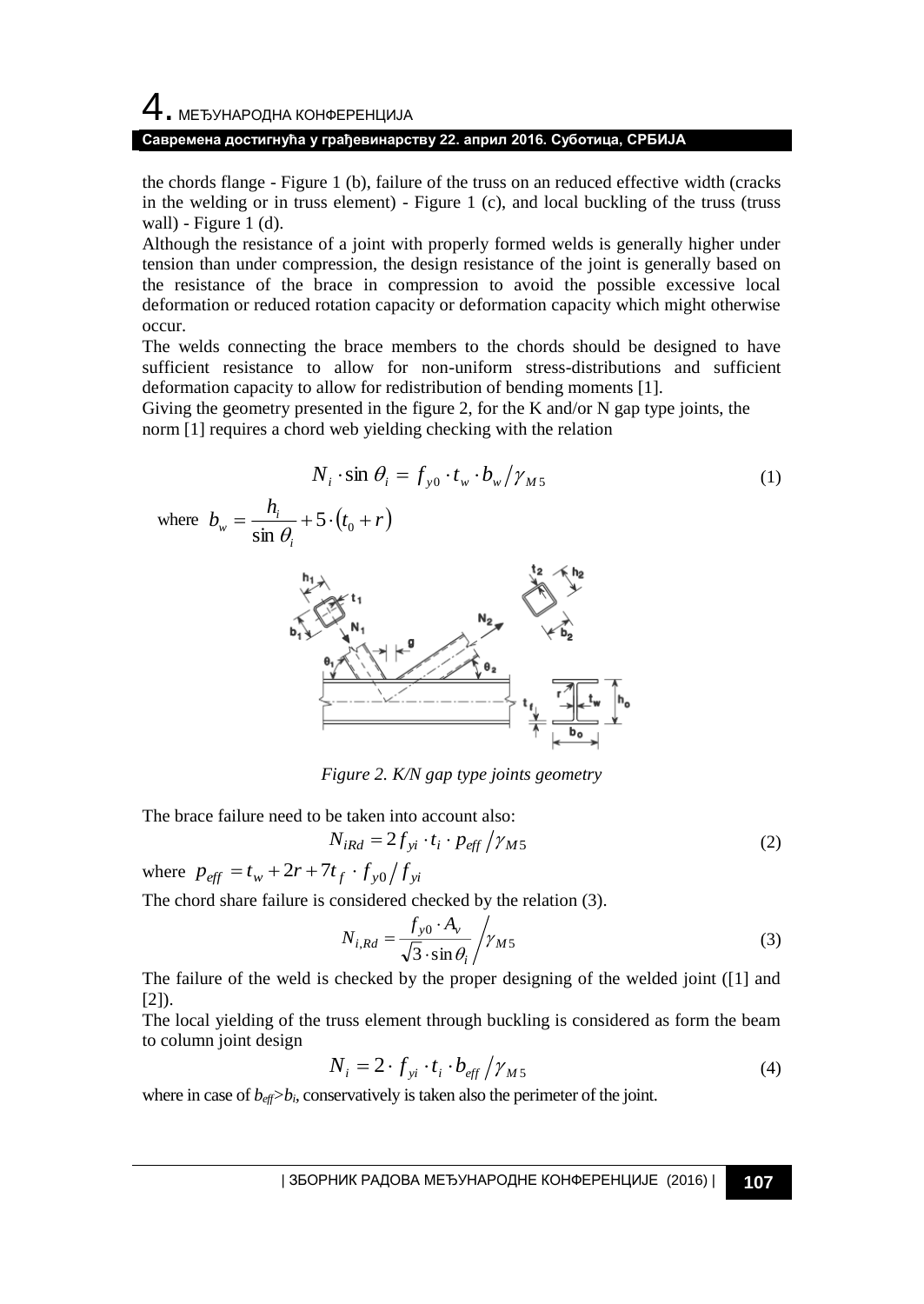## $4<sup>th</sup>$ INTERNATIONAL CONFERENCE

#### **Contemporary achievements in civil engineering 22. April 2016. Subotica, SERBIA**

## **3. CASE STUDY – 24 METER SPAN TRUSS BEAM JOINT**

The present paper propose the applying of the component method [1] to a common joints (truss beam), calibrating a finite element model and determine the improvements possibilities.

The designed joints are a 24m span beam truss welded joint with RHS 120x6,3 compressed truss, RHS 90x6,3 tensioned truss, a HEB140 chord for the lower chord joint and RHS 120x6,3 , RHS 90x6,3 and HEA200 chord for the upper chord joint. The trusses are made of S235JR steel and the chords are made of S355 steel grade.



*Figure 3. (a) Lower chord joint (b) Upper chord joint*

Additional chord web stiffeners are needed due to the shear force in the area of the web. Following the component method design, for the lower chord, the highest stress ratio is reached in tensioned RHS90x6,3 diagonal is *0.68*, corresponding to a stress *of 244,78 MPa*. The upper chord is having almost the same behaviour, the values of the stresses being comparable to the lower chord. The value of the stress dimensioned stress is *251,20 MPa.*

In order to decrease the stress value, it is proposed an additional stiffener in the area of the centre of the joints and a redistribution of the other two stiffeners, with the aim to diminish the influence of the tension diagonal effort/stress.

Considering that according with Eurocode [1], the design implication of the additional element cannot be assessed, it was done a FEM analysis for the in case joints.

The general purpose finite element software Ansys was used for the numerical investigation. The modelling was done using solid finite elements with 15 and 20 nodes. Meshing was made automatically by the software, resulting HEX20 (quadratic hexahedral- 20 nodes hexahedron is very robust, but very memory intensive) and WED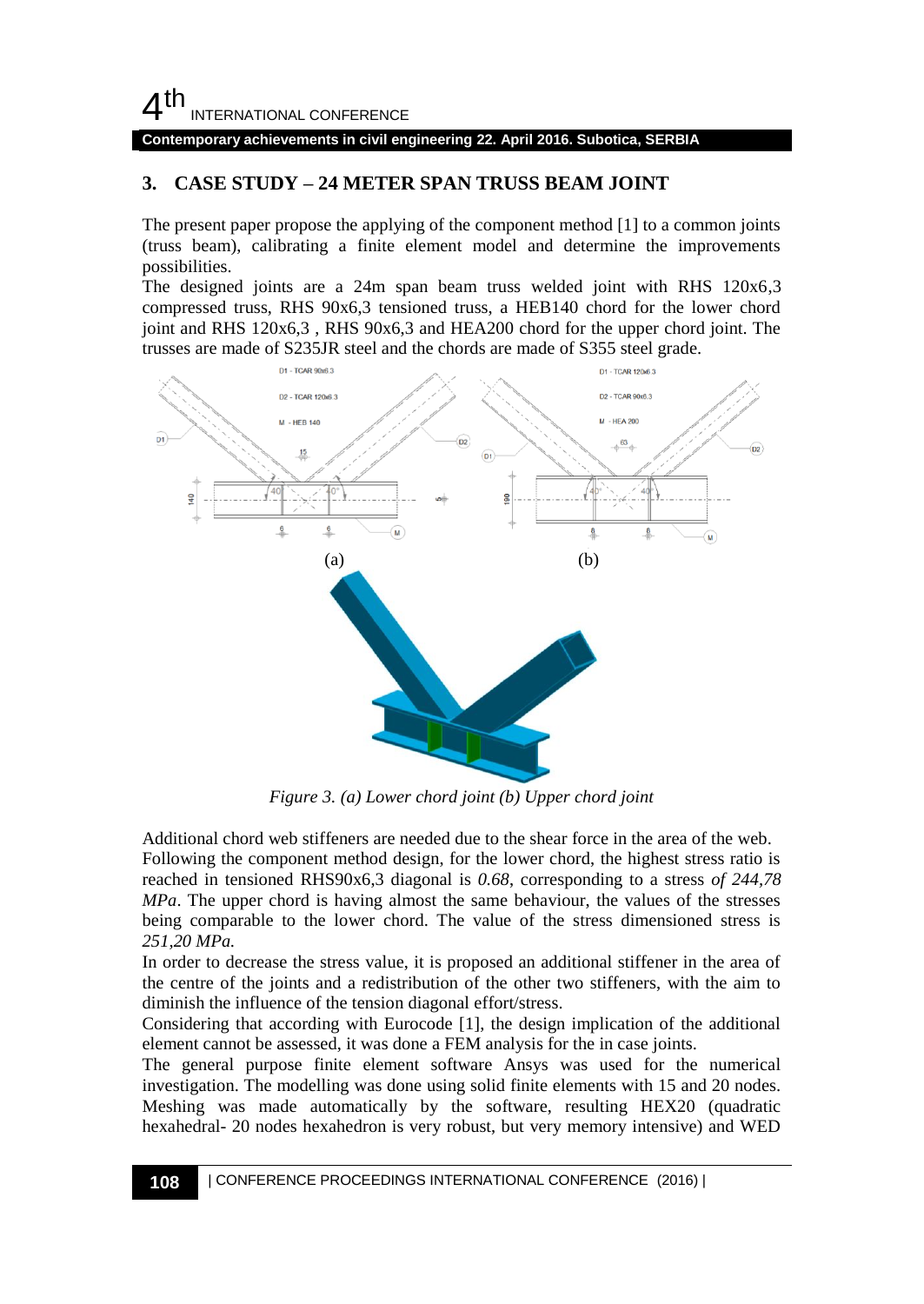15 (15 nodes linear wedge-prism).

In the contact between elements in the joint, was required thickening of the mesh for accuracy results.

After analysing truss beams-diagonal to lower chord joint it was obtained the stress distribution. It should be noted that the stress by web of chord was significant increased (Figure 4).



*Figure 4. Equivalent stress in the lower chord joint*

The value of maximum equivalent (von-Mises) stress it is *253N/mm<sup>2</sup>* for the lower chord joint and *262 N/mm<sup>2</sup>* for the upper chord joint (Figure 4 and 5).

Considering the comparable values of the stresses – FEM analysis vs. component method [1], the model was considered calibrated.

The next step was to redesign the geometry of the joint model – applying an additional stiffener in the centre of the joint with a reconsidered position of the other stiffeners – position correlated with the walls of the truss diagonals.



*Figure 5. Equivalent stress in the upper chord joint*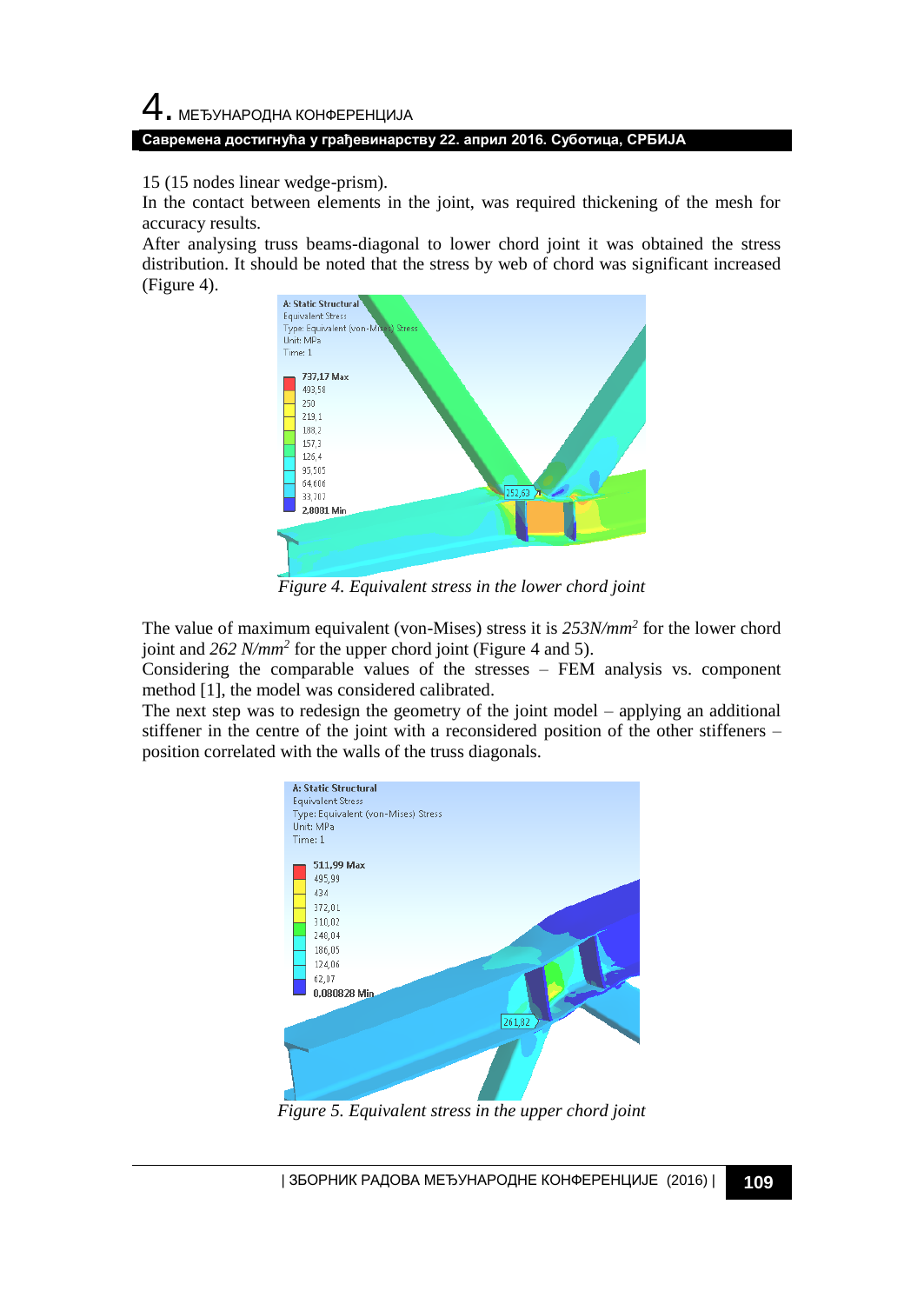### $4<sup>th</sup>$ INTERNATIONAL CONFERENCE **Contemporary achievements in civil engineering 22. April 2016. Subotica, SERBIA**

By rearrangement of the stiffeners and by adding the new stiffener, it was obtained an improvement of stress distribution in the joint (figure 6 and figure 7). Thus a reduction of almost 35% of the stress was achieved.



*Figure 6. Equivalent stress in the lower chord joint proposal*



*Figure 7. Equivalent stress in the upper chord joint proposal*

## **4. CONCLUSIONS**

The Eurocode [1] is presenting a detailed design procedure for the truss beams welded joints – the component method. The present article is underlining that can be achieved better joint behaviour by adding additional elements with geometries that cannot be taken into account by means of present normative. The position and the number of the stiffeners is important, taken into account the differences found out through our study. Decreasing the joint stress value can lead to better joint behaviour and optimized design.